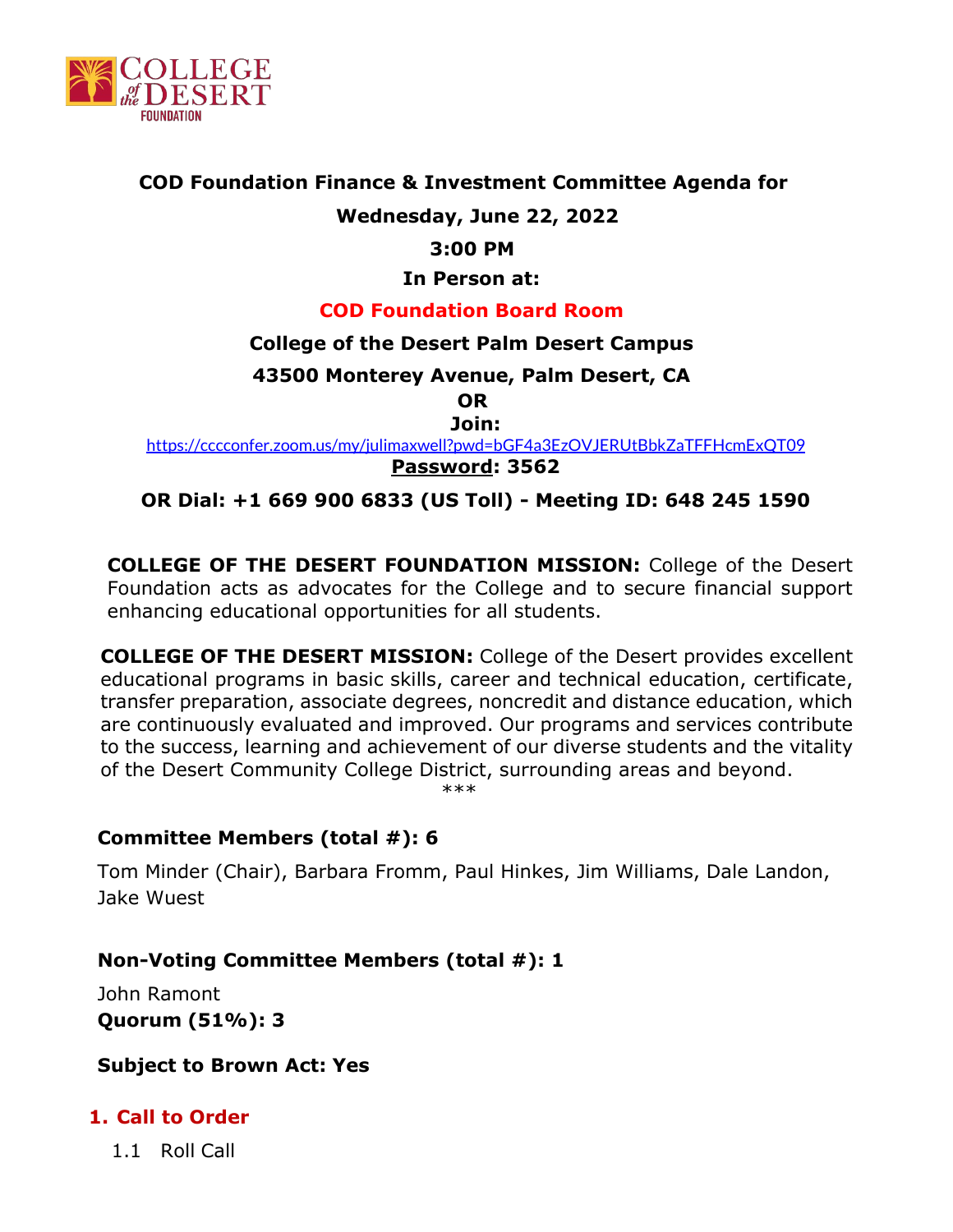

# **2. Agenda**

- 2.1 Regular Meeting of the Foundation Finance & Investment Committee of June 22, 2022, Agenda: Pursuant to Government Code Section 54954.2(b)(2), the Committee may take action on items of business not appearing on the posted agenda, upon a determination by a two-thirds vote of the members of the legislative body present at the meeting, or, if less than two-thirds of the members are present, a unanimous vote of those members present, that there is a need to take immediate action and that the need for action came to the attention of the local agency subsequent to the agenda being posted as specified in subdivision (a).
- 2.2 Confirmation of Agenda: Approval of agenda for the Regular Meeting of Foundation Finance & Investment Committee of June 22, 2022 with any additions, corrections or deletions.

# **3. Minutes**

3.1 Approval of the Finance & Investment Committee Meeting Minutes of May 18, 2022.

#### **4.Comments from the Public**

In accordance with Assembly Bill 361 and guidance from the California Department of Public Health on gatherings, remote public participation is allowed. Questions will be accepted by email to [codfoundation@collegeofthedesert.edu a](mailto:codfoundation@collegeofthedesert.edu)nd read into the record during public comment. Persons who wish to speak to the Board on any item not already on the agenda may do so at this time. There is a time limit of three (3) minutes per person and fifteen (15) minutes per topic, unless further time is granted by the Board. This time limit will be doubled for members of the public utilizing a translator to ensure the non-English speaker receives the same opportunity to directly address the Board, unless simultaneous translation equipment is used. Requests should be directed to the Foundation as soon in advance of the Board meeting as possible.

### **5.Discussion and Action Items**

**5.1 Review and recommendation for approval to the Board of Directors of the April 30, 2022 Financial Statements.**

**5.2 Investment Manager Presentation to the Committee – Catherine Abbott**

**5.3 Quote for "State of the College" Event Planner**